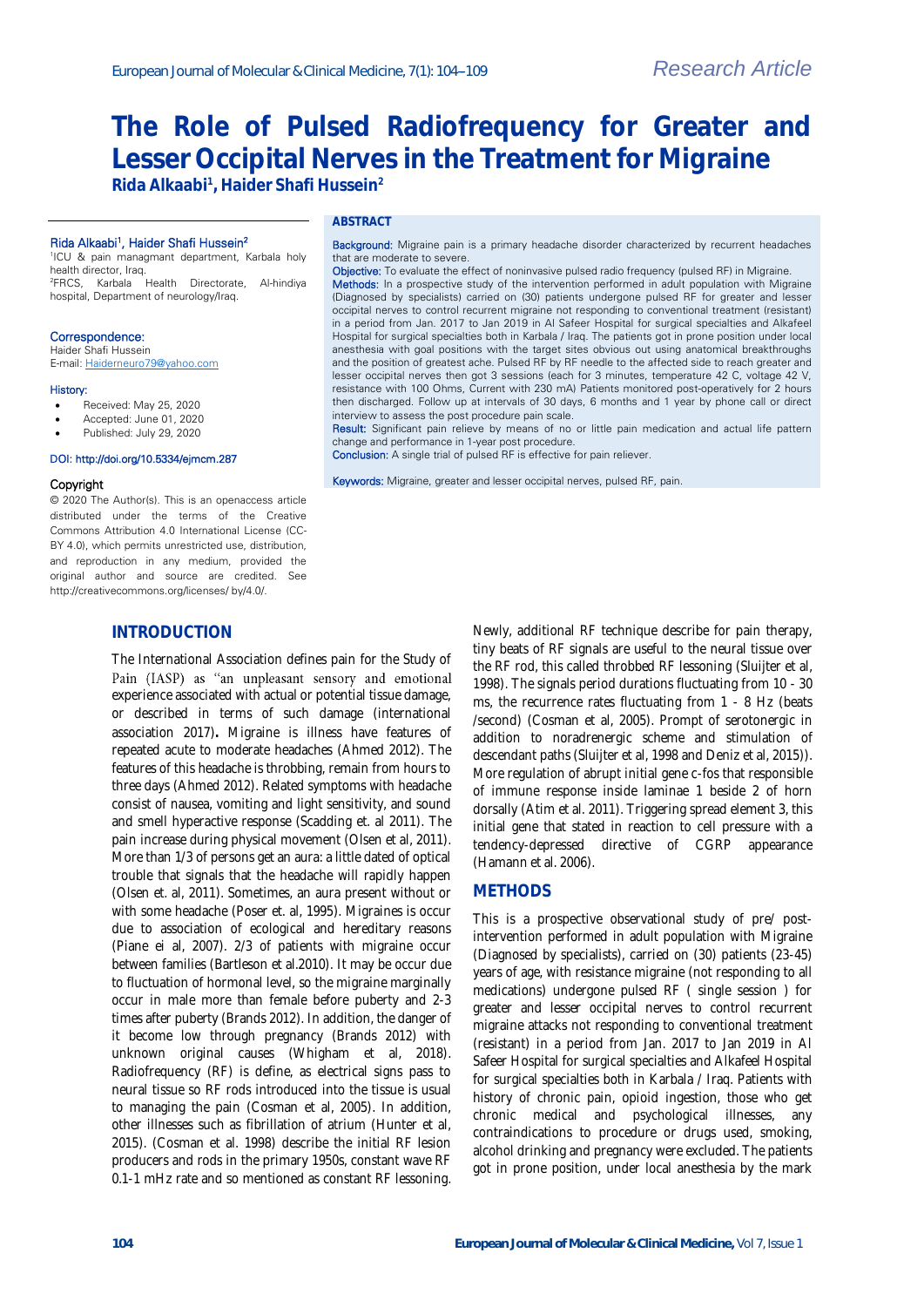locations noticeable using anatomical standards and the places of greatest inflammation. Pulsed RF by RF. Needle to the affected side to reach greater and lesser occipital nerves then got 3 sessions (each for 3 minutes, temperature 42 C, voltage 42 V, resistance with 100 Ohms, Current with 230 mA) for one trial lasting 15 min. 20 min. Demographic data of patients (age, gender, residency  $-$  urban/rural, marital status, family history, occupation and duration of disease) had been recorded in already prepared data collecting sheets. The same standardized technique for the 30 patients selected. Each patient putted on prone position with head full rotation to the affected site for better approach and visualization. Optimum beginning point for directing the nerves was originate to be ¼ to 1/3 of the space lengthways a line linking the outside occipital bulge to the process of mastoid (3 to 5 cm) and in a minor depression medial to artery at the higher nuchal edge. A subcutaneous skin swelling elevated by 1% lidocaine besides a needle of 25-gauge. A needle of gauge 20 with tip 10 mm put inside as marginally sloping angle (20-45<sup>o</sup>) to the expected zone of neural tissue. Stimulus of electrical done to provoke symptoms of concordant in the spreading of nerve of occiputs. This talented by recurrent sensory stimulus at altered places. When greatest stimulus got, the edge recognized by incrementally decreasing the power until sensitivity vanished. Afterward acceptable needle location was definite, PRF was began with an RF producer by the subsequent factors: 40-60 V power production; 2 Hz; 20 beats in 1 sec. another factors was 180 beats per second; 150  $-$  500 W; under 42 C<sup>o</sup>. Then at the end of the procedure,

mixture of dexamethasone (12 mg) +Lidocaine (20 mg) given at the procedure site, then needle withdrawn at end of the whole procedure with bandaging covers, monitoring of all patients done during procedure by means of SPO2, NIPB, pulse rate, ECG then for 2 hours post procedure then discharged. Postoperatively all patients received the same treatment of baclofen, Vit B12 for 1 month, the patients assessed at regular intervals of 30 days, 6 months and 1 year. Pain was estimated according to the Numerical Analogue Scale (NAS): 0 =no pain; (1-3) =mild, (4-7) =moderate, (8- 10) =severe, and 10=extremely severe pain. No any drugs deviations or other interferences doing during the technique and the primary and after 30 days, we do follow up and continue for one year. Pain marks 0-10 as a scale.  $\geq$  50% this refer to positive results and pain stop after I months post therapy. Patients satisfaction assessed by questionnaire that prepare to evaluated the advantage for myself or by phone. The follow up of patients done by phone or patients visits. Results recorded in data collecting sheet. The difference considered statistically significant if the P value was less than 0.05.

## **RESULTS**

In this study, (30) patients treated by interventional pulsed radio frequency under local anesthetic for their migraine resistant attacks. The age distribution of patients with migraine in Al Safeer Teaching Hospital and Alkafeel Hospital for surgical specialties in Karbala governorate in Iraq. The mean age of the patients was 33.03±6.64 year. Most patients were between 30 and 39 year of age figure (1).



## **Figure 1: The age distribution**

The gender distribution of patients with migraine in Al Safeer Teaching Hospital and Alkafeel Hospital for surgical specialties in Karbala governorate in Iraq. Females formed more than three quarters (80%) of the sample figure (2).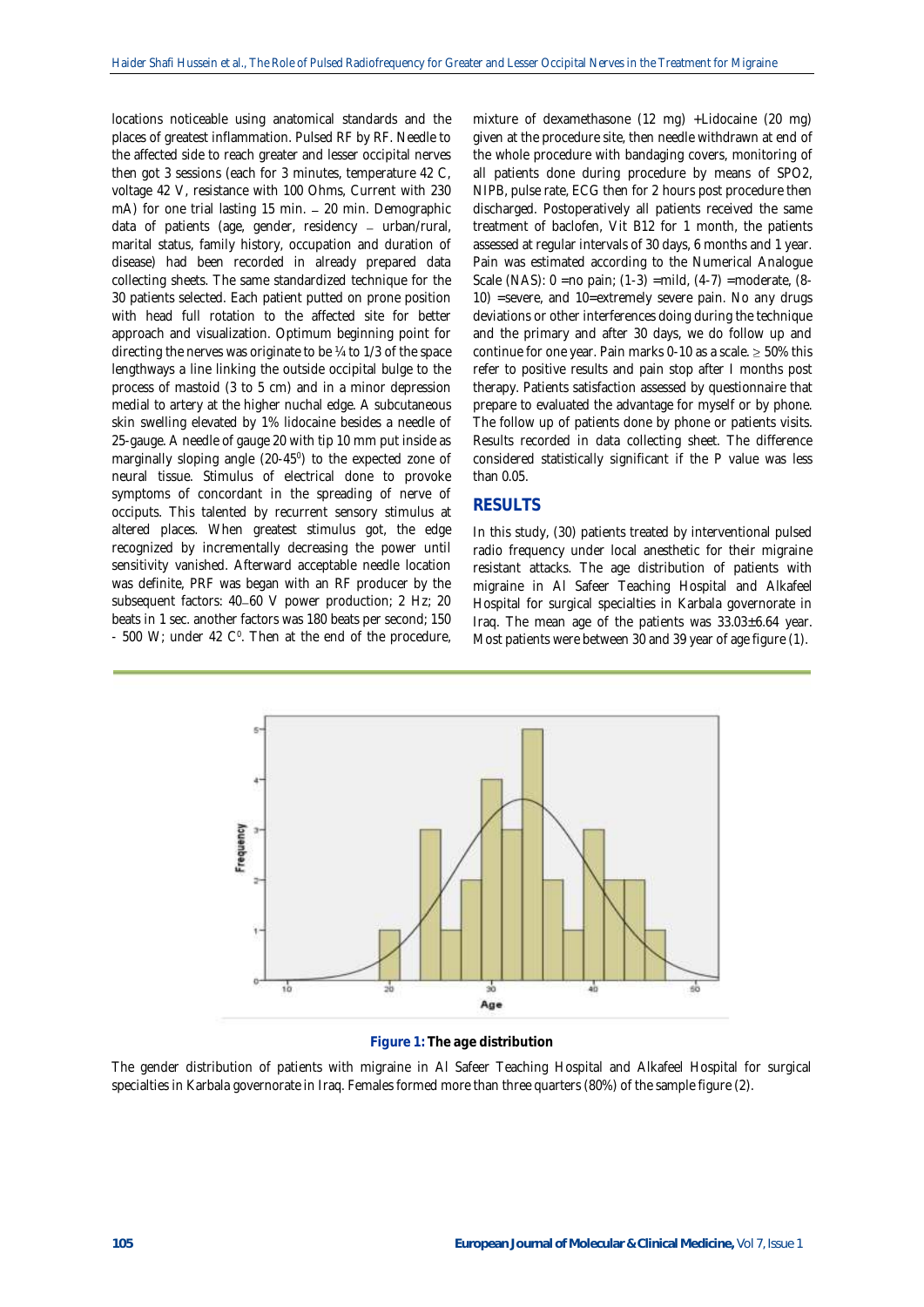

**Figure 2: Gender distribution**

The demographic characteristics of migraine patients in Al Safeer Teaching Hospital and Alkafeel Hospital for surgical specialties in Karbala governorate in Iraq table (1).

| Variable                   | Group           | Frequency        | Percentage |
|----------------------------|-----------------|------------------|------------|
| Gender                     | Male            | 6                | 20         |
|                            | Female          | 24               | $80\,$     |
| Age group                  | Below 30        | 10               | 33.3       |
|                            | 30-39 year      | 13               | 43.3       |
|                            | 40-49 year      | $\overline{7}$   | 23.3       |
| Residency                  | Rural           | $\boldsymbol{6}$ | 20.0       |
|                            | Urban           | 24               | 80.0       |
| Marital state              | Single          | 5                | 16.7       |
|                            | Married         | 21               | 70.0       |
|                            | Divorced        | $\overline{2}$   | 6.6        |
|                            | Widow           | $\overline{2}$   | 6.7        |
| Family history of migraine | Positive        | 10               | 33.3       |
|                            | Negative        | 20               | 66.7       |
| Duration of disease        | 1-4 year        | 10               | 33.3       |
|                            | 5-9 year        | 14               | 46.6       |
|                            | >10 year        | 13               | 43.3       |
| Occupation                 | Housewife       | 19               | 63.3       |
|                            | Student         | 3                | 10.0       |
|                            | Employer        | $\overline{2}$   | 6.7        |
|                            | Worker          | 2                | 6.7        |
|                            | Accountant      | $\mathbf{1}$     | 3.3        |
|                            | <b>Business</b> | 1                | 3.3        |
|                            | Engineer        | $\mathbf{1}$     | 3.3        |
|                            | Teacher         | $\mathbf{1}$     | 3.3        |
|                            | Total           | 30               | 100.0      |

**Table 1: Demographic characteristics of migraine patients**

The distribution of history of aura among of patients with migraine in patients in Al Safeer Teaching Hospital and Alkafeel Hospital for surgical specialties in Karbala governorate in Iraq. About two thirds of patients (60%) reported to have aura phase before the attack of migraine (Figure 3).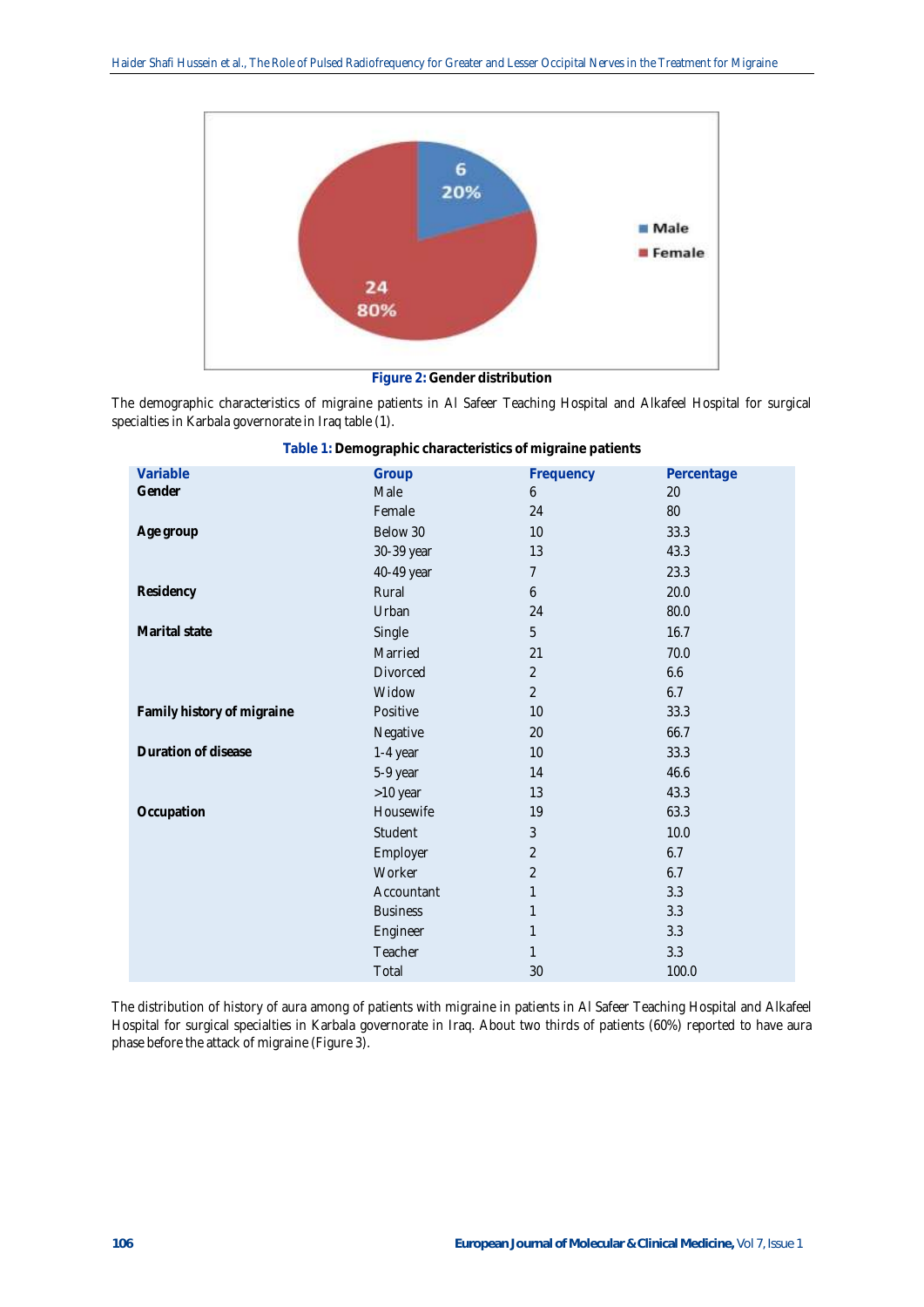

**Figure 3: Aura distribution**

The Pain score distribution of migraine patients in Al Safeer Teaching Hospital and Alkafeel Hospital for surgical specialties in Karbala governorate in Iraq after 1, 6 and 12 months respectively after intervention table (2).

| <b>Time</b>     | Index     | Pain score |      |          |     |     |     |  |
|-----------------|-----------|------------|------|----------|-----|-----|-----|--|
|                 |           |            |      |          | 4   | h   |     |  |
| After one month | frequency | 16         | 8    | 3        |     |     |     |  |
|                 | %         | 53.3       | 26.7 | 10.0     | 3.3 | 6.7 |     |  |
| After one month | frequency | 16         | 12   | $\Omega$ | 0   |     |     |  |
|                 | %         | 53.3       | 40.0 | $\Omega$ | 0   | 6.7 |     |  |
| After one month | frequency | 22         | 6    | 0        |     |     |     |  |
|                 | %         | 73.3       | 20.0 |          |     | 3.3 | 3.3 |  |

**Table 2: The Pain score distribution**

# **DISCUSSION**

Generally greatest no. of patients include in this study have positive consequence. Even some as inaccurate may view this success rate; the results must be revise in patients during conservative treatment due to increase failure rate of treatment. RF for nerve of occipital for therapy of neuralgia of occipital, migraine headache and cariogenic headache, bigger occipital nerve (C2), minor occipital nerve (C3) are the goal of our procedure (Gauci 2004). The association between inferior block capacities also the achievement degree is likely connected to high analytic specificity plus is like to revisions assessing other investigative blocks of nerve (Anderberg et al.2010). Additional sessions of PRF related to good results done in some study those better anti allodynic properties with high PRF period (Tanaka et al. 2010 and Ozsoyar et al. 2008). False connection between extent frontal to the top and technical achievement can possibly credited to the information that the forward part of the scalp found external of the anatomical spreading of the occipital nerves and proposes associated pathology as well "clean", as patients with migraine headache (Shai et al. 2011 and Hoppenfeld 2010) . Therapy of GON is good results when compare it with LON; and the factors determine successful rate include: high changes in the place of LON and the opposite connotation between illness load and management consequence originate for headache besides other pain circumstances cured with radiofrequency sessions (Ducic et al. 2009 and Gendolla et al. 2008). Maybe, the minimum

shocking discovery is that topics with uncertain minor increase subjects knowledgeable lesser consequences than persons empty of any aware or unconscious economic inducements not to become well. This connotation has before experiential for other pain circumstances (Rolling et al. 1995 and Tait et al. 1990) Numerous boundaries in current study, one of important limitation is no similar study and there is no study for comparison between case and control patients, and used placebo for control study using these advanced choice and management factors to overawed these boundaries. Recurrence PRF cycles occur after minor needle use, advanced achievement degree stopped from the real improved period of electrical ground contact, due to needle handling improved the probability of taking the goal nerve (s) inside electrical zone, or mixture, so cannot predicted it. Additional errors consist of absence of normalization of technical method and absence of extended period follow-up. Completely three studies showed that PRF for occipital neuralgia become available international: South Korea, United States and Belgium (Vanelderen et al. 2010 and Navani et al. 2006). Analytic block procedures varied between the case article and scientific revisions. Difference prominent for blocks done, the kind of sedating used the enclosure of corticosteroid, the volume penetrated, and the exact nerves obstructed. Agreement standard of at minimum 50% pain release believed optimistic diagnostic block, even though a slight collection of 10 patients taking fewer than 50% perfection were involved in the Huang et al revision (Huang et al.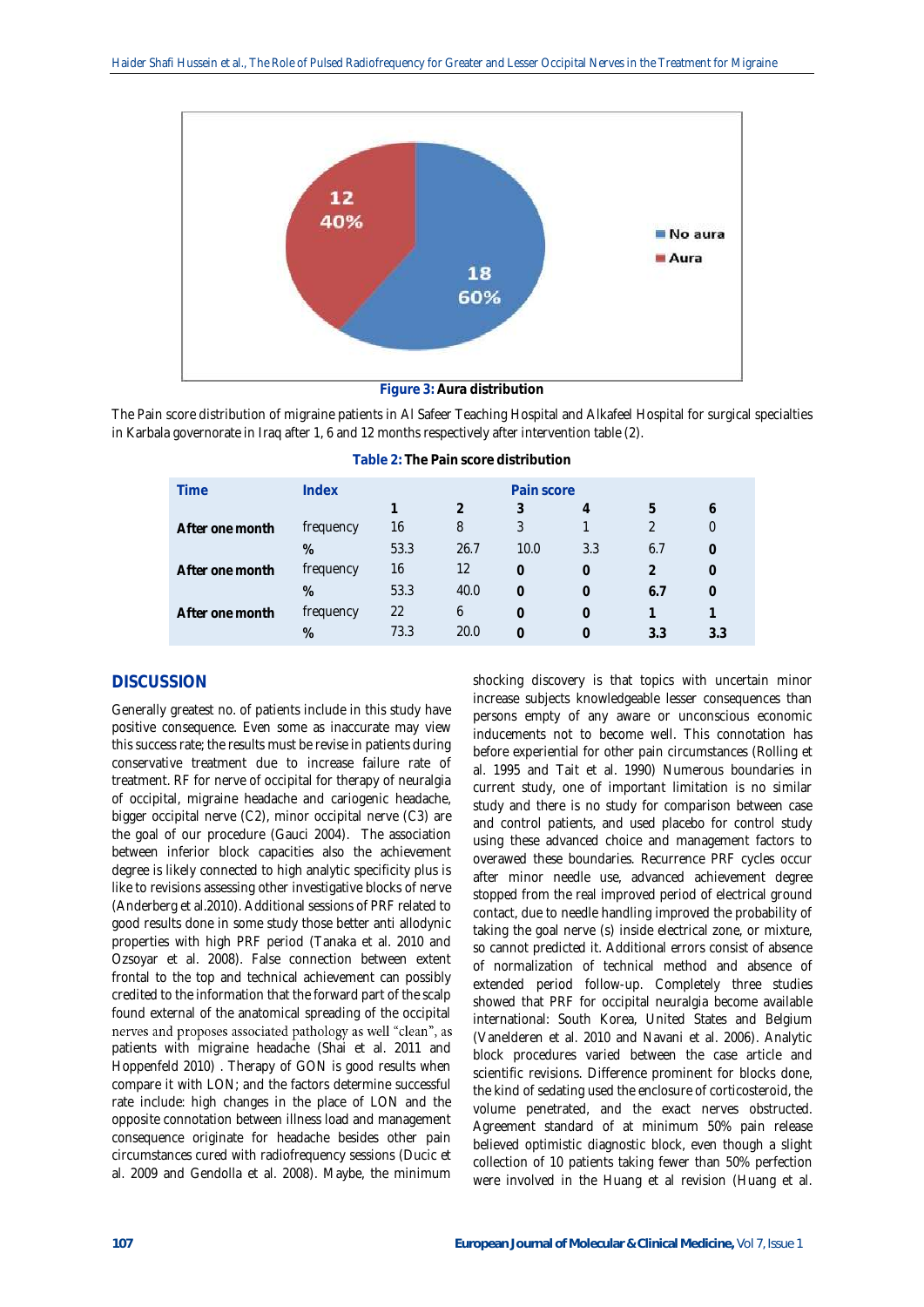2012). PRF management period fluctuated from 120 m sec - 240 m sec, whereas PRF management cycles fluctuated  $1 - 3$ / nerve.

# **CONCLUSION**

In summary, the results demonstrate that PRF may provide significant intermediate-term pain relief to a good percentage of patients. Selecting appropriate candidates based on clinical characteristics (i.e., pain pattern limited to the distribution of the occipital nerves), and optimizing diagnostic accuracy (i.e., maximizing the specificity of the disease) and treatment considerations (i.e., utilizing >1 session of PRF) may further improve success rates. Future research should seek to confirm the efficacy of PRF for migraine by conducting placebo-controlled studies utilizing these refined selection and treatment parameters.

# **REFERENCES**

- 1. International Association for the Study of Pain (2017). IASP Terminology. lasp 209-214.
- 2. Ahmed F. (2012). Headache disorders: differentiating and managing the common subtypes. Br J Pain. Aug; 6(3):124-32.
- 3. Scadding, J. W. & Losseff, N. A. (2011). *Clinical neurology. Clinical Neurology* 1-734.
- 4. Olesen, J. *et al (2013).* The International Classification of Headache Disorders, 3rd edition (beta version). *Cephalalgia* 33, 629-808.
- 5. Poser, C. M. & Daroff, R. B (1995). Companion to clinical neurology. *Neurology* **45,** 1640.
- 6. Piane, M. *et al (2007).* Genetics of migraine and pharmacogenomics: Some considerations. *Journal of Headache and Pain* **8,** 334 339.
- 7. Bartleson, J. D. & Cutrer, F. M (2010). Migraine update. Diagnosis and treatment. *Minnesota medicine* **93,** 36 41.
- 8. Brandes, J. L (2012). Migraine in women. *CONTINUUM Lifelong Learning in Neurology* **18,** 835 - 852.
- 9. Whigham, K. B., Burns, T. G. & Lageman, S. K (2018). in *Encyclopedia of Clinical Neuropsychology* 2335 2338 (Springer International Publishing).
- 10. Cosman ER Jr, Cosman ER Sr (2005). Electric and thermal field effects in tissue around radiofrequency electrodes. Pain Med. 6:405-24.
- 11. Hunter RJ, Baker V, Finlay MC, Duncan ER, Lovell MJ, Tayebjee MH, Ullah W, Siddiqui MS, McLEAN A, Richmond L, Kirkby C, Ginks MR, Dhinoja M, Sporton S, Earley MJ, Schilling RJ (2015). Point-bypoint radiofrequency ablation versus the cryoballoon or a novel combined approach: a randomized trial comparing 3 methods of pulmonary vein isolation for paroxysmal atrial fibrillation (the cryo versus RF trial). J Cardiovasc Electrophysiol. 26:1307-14.
- 12. Cosman ER, Rittman WJ, Nashold BS, Makachinas TT (1998). *Radiofrequency lesion generation and its effect on tissue impedance*. Appl Neurophysiology. **51**:230 42.
- 13. Sluijter, M. E., Cosman, E. R., Rittman, W. B. & Van Kleef, M (1998). The effects of pulsed radiofrequency fields applied to the dorsal root ganglion: A preliminary report. Pain Clinic 11, 109-117.
- 14. Sluijter ME (2001). Pulsed radiofrequency. In Radiofrequency, Part 1. Fliovopress SA, Meggen (LU), Switzerland: 55-68.
- 15. Deniz S, Purtuloglu T, Tekindur S, Cansız KH, Yetim M, Kılıckaya O, Senkal S, Bilgic S, Atim A, Kurt E (2015). Ultrasound-guided pulsed radio frequency treatment in Morton's neuroma. J Am Podiatr Med Assoc.105:302-6.
- 16. Atim A, Ergin A, Bilgiç S, Deniz S, Kurt E (2011). Pulsed radiofrequency in the treatment of coccygodynia. Agri. 23:1-6.
- 17. Hamann W, Abou-Sherif S, Thompson S, Hall S (2006). Pulsed radiofrequency applied to dorsal root ganglia causes a selective increase in ATF3 in small neurons. Eur J Pain. 10:171-6.
- 18. Gauci CA (2004). The Manual of RF-Techniques. Flivo Press SA, Meggen (LU), Switzerland. 8-140.
- 19. Anderberg L, Saveland H, Annertz M (2010). Distribution patterns of transforaminal injections in the cervical spine evaluated by multi-slice computed tomography. Eur Spine J.15:1465-71.
- 20. Tanaka N, Yamaga M, Tateyama S, et al (2010). The effect of pulsed radiofrequency current on mechanical allodynia induced with resiniferatoxin in rats. Anesth Analg. 111:784-90.
- 21. Ozsoylar O, Akcali D, Cizmeci P, et al (2008). Percutaneous pulsed radiofrequency reduces mechanical allodynia in a neuropathic pain model. Anesth Analg 107:1406-11.
- 22. Sahai-Srivastava S, Zheng L (2011). Occipital neuralgia with and without migraine: Difference in pain characteristics and risk factors. Headache  $51:124 - 8.$
- 23. Hoppenfeld JD (2010). Cervical facet arthropathy and occipital neuralgia: Headache culprits. Curr Pain Headache Rep 14:418-23.
- 24. Ducic I, Moriarty M, Al-Attar A (2009). Anatomical variations of the occipital nerves: Implications for the treatment of chronic headaches. Plast Reconstr Surg123: 859-63.
- 25. Gendolla A (2008). Early treatment in migraine: How strong is the current evidence? Cephalalgia. 28 (suppl  $2):28 - 35.$
- 26. Rohling ML, Binder LM, Langhinrichsen-Rohling J (1995). Money matters: A meta-analytic review of the association between financial compensation and the experience and treatment of chronic pain. Health Psychol.14:537-47.
- 27. Tait RC, Chibnall JT, Richardson WD (1990). Litigation and employment status: Effects on patients with chronic pain. Pain. 43:37-46.
- 28. Vanelderen P, Rouwette T, De Vooght P, Puylaert M, Heylen R, Vissers K, Van Zundert J (2010). Pulsed radiofrequency for the treatment of occipital neuralgia: A prospective study with 6 months of